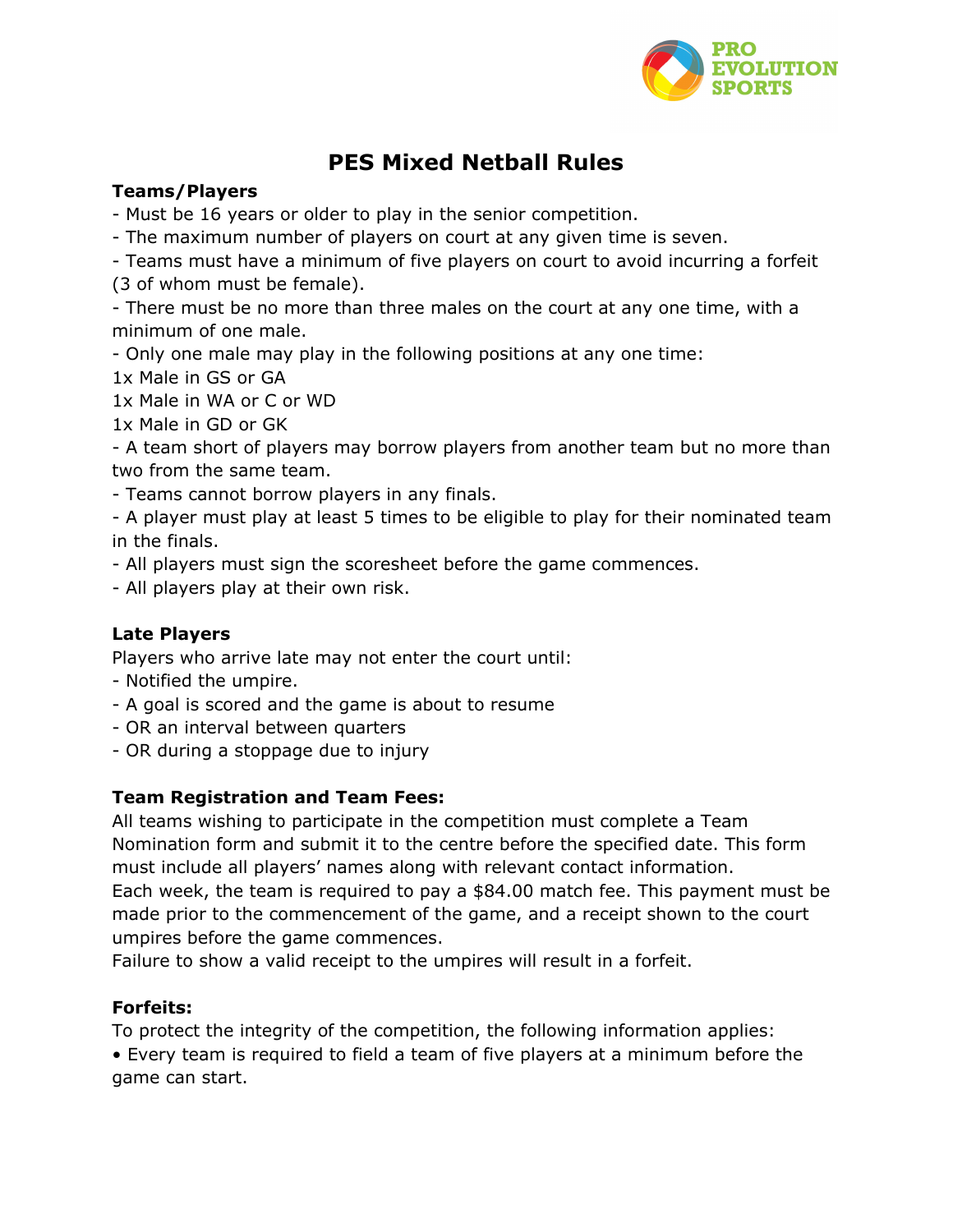

• Failure to field a team within ten minutes of game time starting will result in a forfeit being awarded to the opposing team.

• Withdrawal from the competition will incur a \$168.00 withdrawal fee.

# **Competition Points:**

The ladder for the competition will be worked out as follows:

• If teams have the same points, the position on the ladder is decided by percentage.

- A win by forfeit is recorded as a win with a 10-0 score line
- Bye: counted as a game played (0-0) and team awarded 3 points
- Your team forfeits with less than 48 hours' notice or we cannot find another team to play:Loss recorded and a 10-0 score line
- Should both teams forfeit the score line will be 0-0.

# **Game Length:**

Games will comprise of 4 x 9 minute quarters with a 1 minute quarter time break and 2 minute preparation time for the start of each game.

At the commencement of each quarter, teams will alternate between the directions of attack.

## **Misconduct:**

During each game, a player will receive one warning from the umpire in regards to any misconduct.

The second warning given by the umpire is regarded as a send off. The player in question must remain off the court for the time specified by the umpire. Any player suspended from the entire game may then be suspended for a further one week. In extreme circumstances, the umpire may send a player off without warning. If this occurs the above rules still apply.

In the event of a send off, the player sent off and the team captain must not address the umpire until a break in quarters, in order to keep the free flow of the game. If a player refuses to leave the court, the game will be ended, and a forfeit win awarded to the opposing team.

Misconduct of spectators will also be taken as misconduct from the team. If any spectator is believed to be disrupting the game then the umpire will bring it to the attention of the captain to address the issue and management is to be notified.

#### **Incomplete Games:**

If a game is unable to be completed due to unforeseeable circumstances the following will apply:

- If the game is ended after half time the result on the score sheet will be the final result.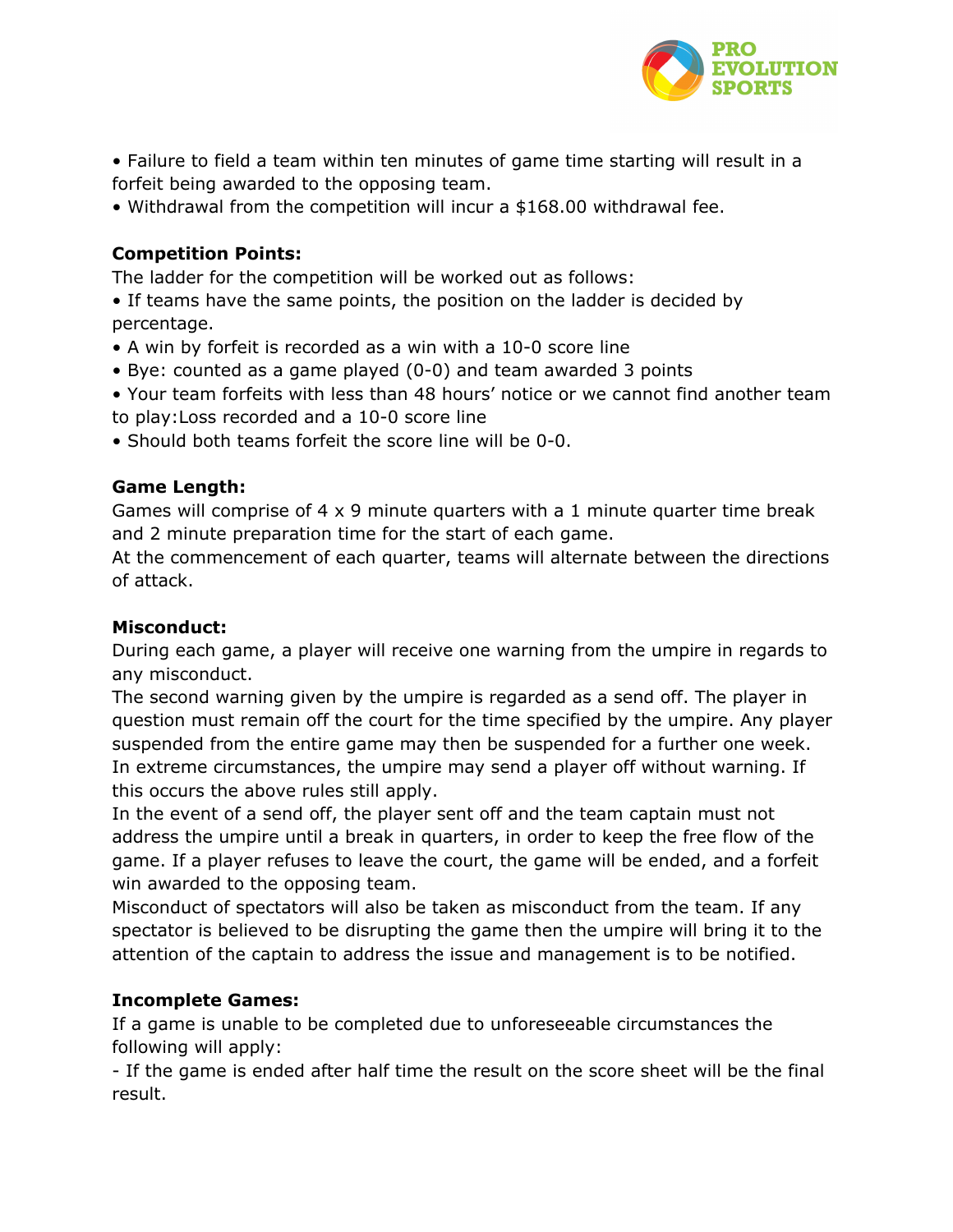

- If the game ends before half time a draw will be awarded.

## **Uniform and Dress Regulations:**

All players within a team must have the same colour shirts. Bibs will also be worn over the top of shirts. The PES will supply bibs if needed, with the identifying position initialed. Each player must wear a bib to identify their position. Bibs are to be collected from PES reception upon payment of the game fee and handed back to the reception desk at the conclusion of each game.

Teams are permitted to supply and wear their own bibs if they are approved by The PES Officials.

No exposed jewellery is permitted to be worn by players while on the court. This includes, but is not limited to, bracelets, necklaces and earrings. All jewellery that is unable to be removed must be satisfactorily covered with tape and approved by the umpire.

All fingernails must be cut short, or taped, and checked by the umpire before the game commences.

The umpire has the right to ask a player to re-cut or tape nails if necessary, and upon refusal, the umpire has the right to exclude a player from the game. Time will not be held for players who are unprepared and unorganized. Please ensure jewellery and nails are taken out or off and taped prior to your match.

#### **Game Control:**

The game is controlled by at least 1 umpire who will penalise infringements of the rules. The umpire shall call "advantage" to indicate that an infringement has been noted whenever possible to ensure that play is continuous and to avoid unduly penalizing the non-offending team. If the whistle is blown for any infringement the penalty must be taken. Play to the whistle.

#### **One team only ruling:**

A player is unable to play week in week out for two teams.

#### **Blood Rule:**

The umpire is required to stop play if a player is seen to be bleeding, or there is blood on the court or ball. For the Health and Safety of all participants, all open wounds must be adequately covered to the umpires' satisfaction before the player can resume playing. Teams are allowed to substitute for a bleeding player; however time will not be stopped.

#### **Pregnancy:**

We encourage all players who are, or may be pregnant, to consider the welfare of themselves, their unborn child, their fellow players, and the game and centre officials, when making the decision to play. We urge all players to obtain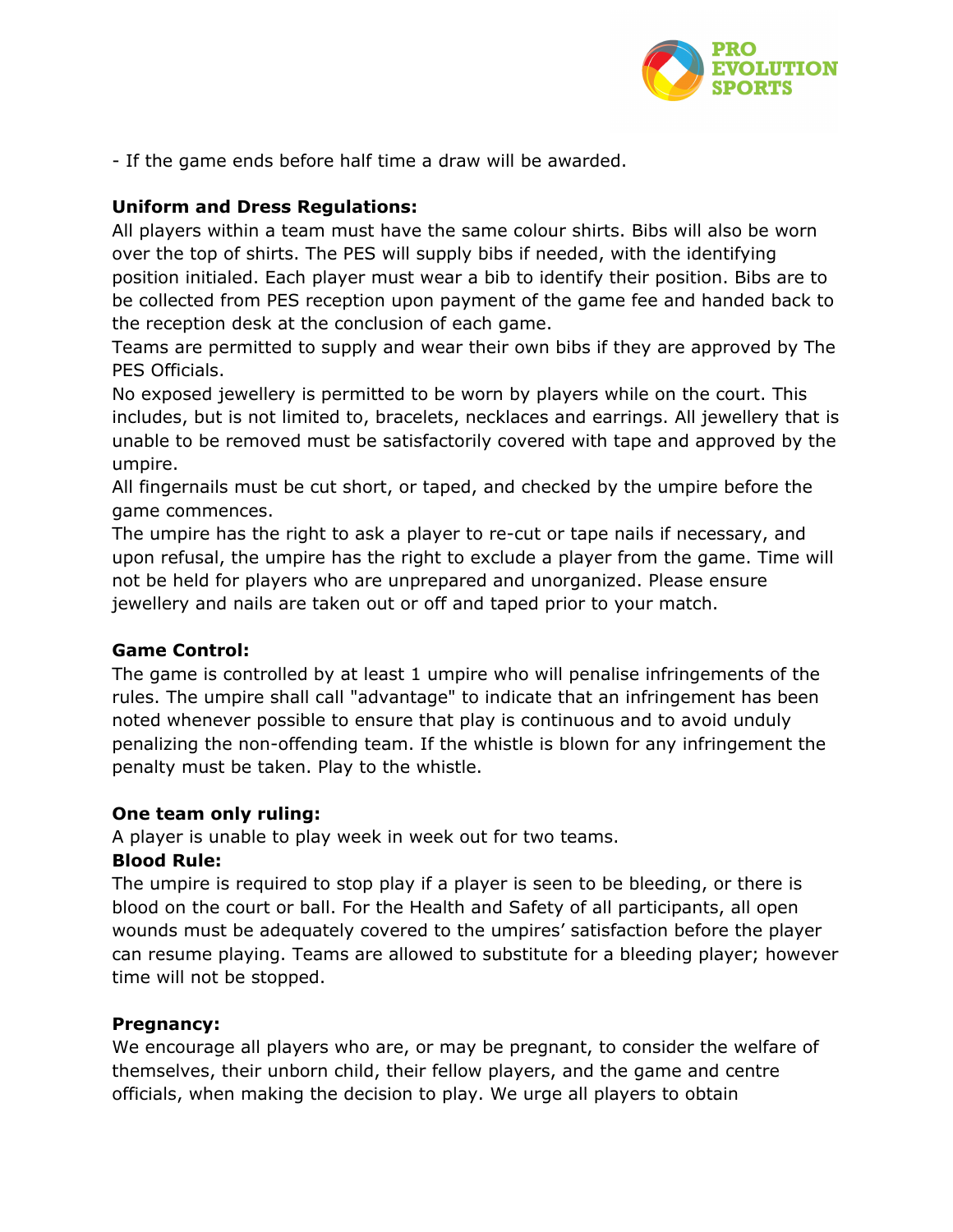

appropriate medical and legal advice before participating in any activities. Players play at their own risk and cannot expect other players to know of such a situation.

## **Starting the Game:**

The game commences, and is restarted after each goal is scored and at the beginning of each quarter by a centre pass taken alternatively by the two centres, irrespective of who scores the goal. The first centre pass usually goes to the team whose captain "won the toss" i.e. won a whistle in hand game with the opposing captain. The toss must take place before the match commences.

At the commencement of each quarter, and after each goal is scored, players must return to their starting positions. Starting positions are in whichever third is part of their area. Players are also free to move within this area, but must not enter the centre third until the whistle is blown. If a player enters the centre third before the whistle is blown, an off-side penalty will be awarded to the opposite team. This is known as 'breaking.'

#### **Playing the Ball:**

A player is considered to have possession of the ball when they have control of it with one or two hands. Once a player has possession of the ball, they must play the ball by bouncing or throwing it to another player, or attempting a shot at goal, within three seconds. Failure to release the ball within three seconds will result in a 'held ball.'

Players cannot punch or kick the ball, nor play the ball while kneeling or sitting down. Once the ball has been played, it cannot be 'replayed' by the same player until the ball comes into contact with another player or the goal ring.

When playing the ball, there must be enough room for a third player to move between the hands of the thrower and those of the receiver. If there is not enough space for a third person, this is regarded as a 'short pass.'

#### **Offside:**

A player is considered to be offside if any part of their body touches a playing area other than their designated area. On the line is in. You may lean on the ball in an offside area to regain balance as long as no part of your body touches the court.

#### **Over a Third:**

The ball cannot be thrown over a complete third without being touched by a player who is standing or lands within that third. A player is considered to have thrown from the third they landed in when they gained possession of the ball, even if they step into another third as they throw.

#### **Out of Court:**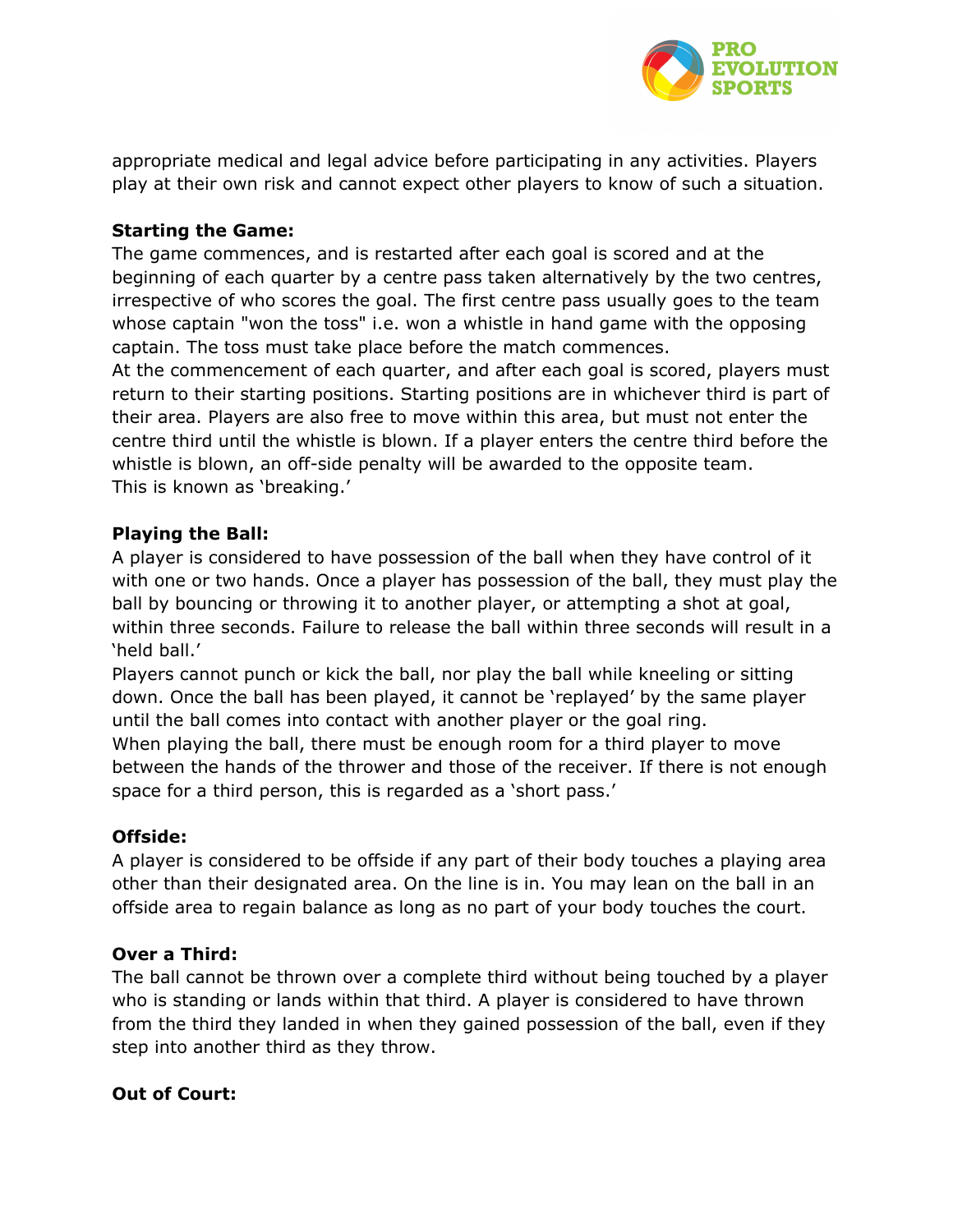

A ball is out of court if it touches the ground, any player, any other person or any object that is in contact with the ground outside the court. A throw-in is taken by a member of the opposing team to who was in possession of the ball when it went out of court.

# **Stepping (Footwork):**

# A. One foot landing

When a player lands on one foot they may step with the other foot and lift the landing foot, but must throw before grounding it. They must use the landing foot as a pivoting foot, stepping in any direction with the other foot as many times as they wish. Once the pivoting foot is lifted they must shoot or pass before re-grounding this foot. A player may jump from the landing foot onto the other foot and jump again, providing they throw the ball before re-grounding either foot. B. Two foot landing

If a player catches the ball and lands on both feet simultaneously, they may step in any direction with one foot and lift the other foot but must throw or shoot before re-grounding this foot. They may pivot on one foot, stepping in any direction with the other foot as often as they wish. Once the pivot foot is lifted they must throw the ball before re-grounding this foot. They may jump from both feet onto either foot, or step and jump but must throw or shoot before re-grounding either foot.

#### **Obstruction:**

A player who is actively defending a pass being thrown or received must be at least 3 feet from their opponent. A player may be less than 3 feet if no attempt is being made to actively defend a pass or shot. A player may also attempt to intercept a pass, feign pass or shot from within 3 feet, but most not actively defend the player. The distance is measured from the grounded foot of the passer to the nearest foot of the defender. If the passer has both feet simultaneously grounded, then the distance is measured from the nearest foot of the passer and defender. If defense takes a position 3 feet from the grounded foot of the passer, and the passer then steps in, shortening that distance, the defender is not obligated to move, and the passer must accept the disadvantage they have created. However if the passer steps forward before the defense is actively defending (eg. with arms up) then the defense is still required to give the passer a distance of 3 feet before actively defending.

A player must not use intimidating movements or language from any distance, to a player with or without the ball.

#### **Penalties**

When a penalty is awarded, the offending player must stand beside the player who is awarded the penalty, and not obstruct the player in any way (including verbal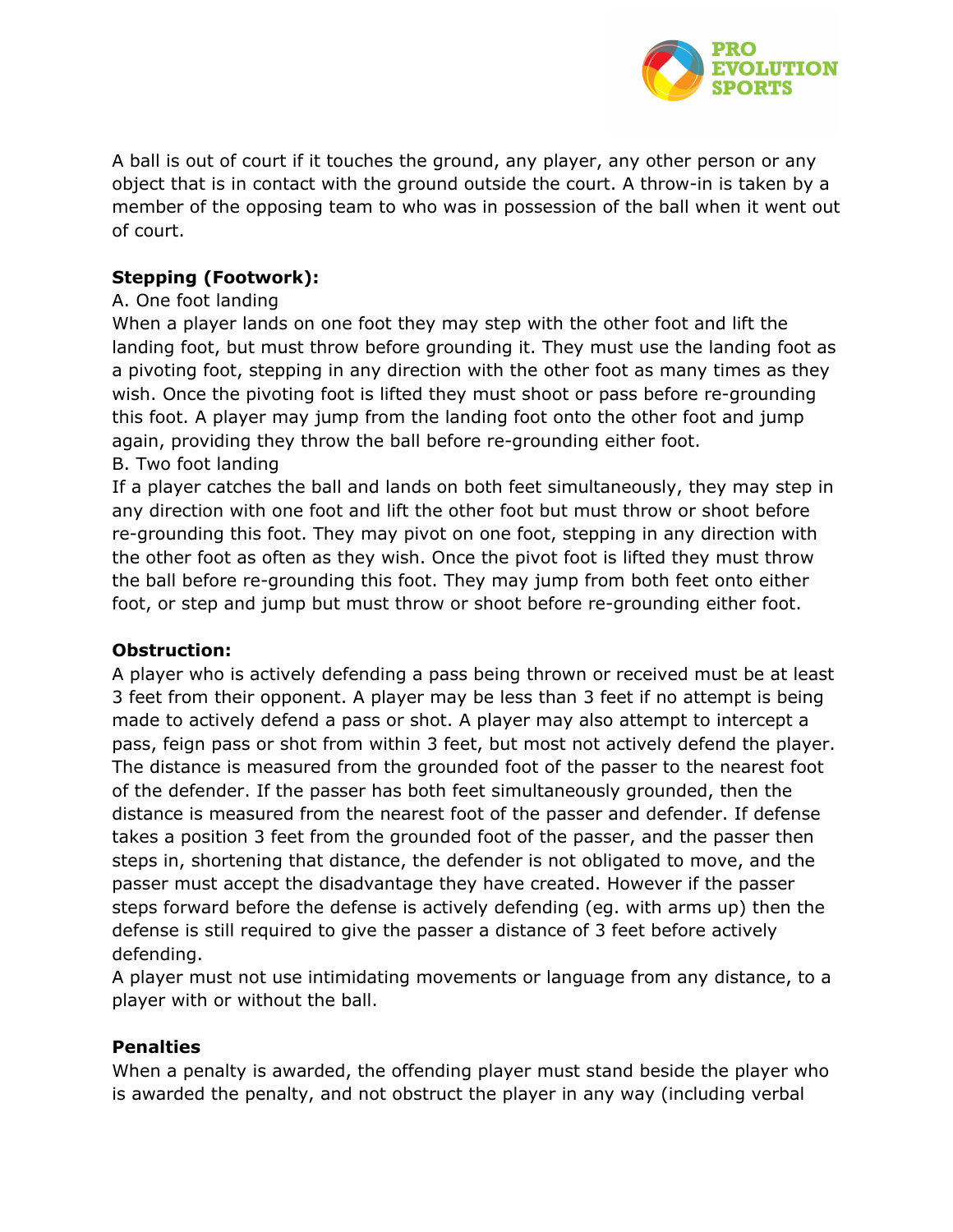

communication), until the ball has left his/her hands. The pass must be taken from the point where the offence occurred. The player who is awarded the penalty must wait for the offending player to stand out-of-play before play can continue. Penalties are awarded for:

- Obstruction - Occurs when a defending player has not reached the required three feet when defending.

- Contact - Occurs when a player makes unduly physical contact with an opposing player.

- Ball contact - Occurs when a player contacts the ball whilst it is in the hands of the opposition.

- Abusive language or actions directed towards the player or the umpire.

- Intimidation - Deliberately blocking the face of a GS/GA who is shooting for a goal or making distracting/intimidating hand movements.

Where applicable, a goal may be shot from a penalty but not from a free pass. A free pass must be passed to another player.

#### **Free Pass**

When a free pass is awarded, the offending player is not required to stand out of play. The pass must be taken from the point where the offence occurred. Free passes are awarded for:

- Stepping - Occurs when a player with possession of the ball takes more than one step with the foot he/she landed with.

- Offside - Occurs when a player has entered an area of the court that is out of bounds to that position:

o GS - Goal circle and attacking third

o GA -Goal circle, attacking third and centre third

o WA - Centre third and attacking third (excluding goal circle)

o C - Whole court excluding goal circles

o WD - Centre third and defending third (excluding goal circle)

o GD - Goal circle, defending third and centre third

o GK - Goal circle and defending third

- Out of Court - Occurs when any part of a player's' body goes out of court whilst in possession of the ball OR occurs when the ball goes out of court and hence the last player to touch the ball gives away the free pass.

- Free pass must be taken with the foot 'toeing', but not covering, the outside line.

- Ball Infringement - Occurs when the ball contacts the lower leg (from the knee down).

- Over a third - Occurs when a ball is passed the length of a third without making contact with a player in that third.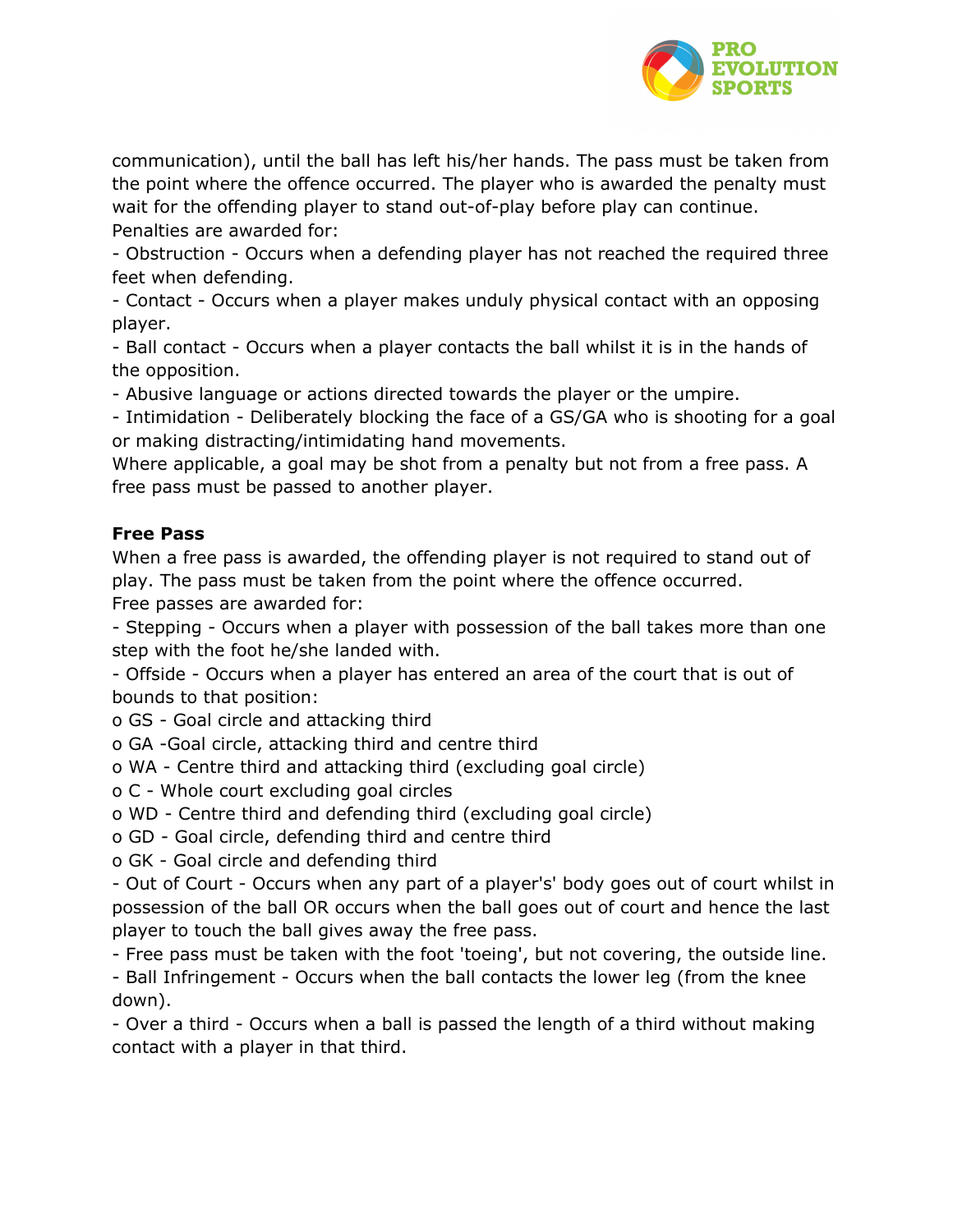

- Centre Break - Occurs when GD, GA, WD or WA of either team step over the centre third line and into the centre third before the umpire has blown the whistle for a centre pass.

- Replay - Occurs when the ball is deliberately bounced (does not include a bounce pass to another player), caught twice without contact from another player or caught after an inaccurate shot for goal was taken and the ball did not touch the ring.

- Short Pass - Occurs when a pass to another player is not long enough to allow another player to pass through the flight of the ball.

- Held ball - Occurs when the ball is held for longer than three seconds.

# **Penalties and Free Passes:**

- If umpires decisions are not adhered to, infringing players may be asked to adjust or be warned and penalties and free passes may be given (at the umpires discretion).

# **Contact:**

A player may not come in contact with an opponent in a manner that interferes with their play, whether it is accidentally or deliberately. In attacking, a player may not push, trip, knock or throw their body against an opponent. In defence, a player may not feel or hold an opponent, feel for their uniform, or keep any part of their body up against the opponent. While holding a ball, a player may not use the ball to push against any part of an opponent.

No player is allowed to force their way past another player that causes either player to come in contact with each other.

# **Toss-Up:**

In the case of two players infringing at the same time, a toss up is taken between those two players or, in the case of two players simultaneously going offside, the toss up is taken between any two players allowed in that area of the court. For a toss up, the two players stand facing each other and their respective goals with their arms by their sides. The umpire shall bring the ball in just below shoulder height of the shortest player, and toss the ball a small distance into the air, blowing the whistle. On the whistle, players may make an attempt to gain possession of the ball or bat it in any direction except directly into an opponent. If one player moves before the whistle is blown, the ball is awarded to the other player.

# **Scoring a Goal:**

A goal is scored when a goal shooter or goal attack with no contact with the ground outside the circle throws the ball through the goal ring. The umpire's whistle signals that a goal is scored. Each goal is worth one point.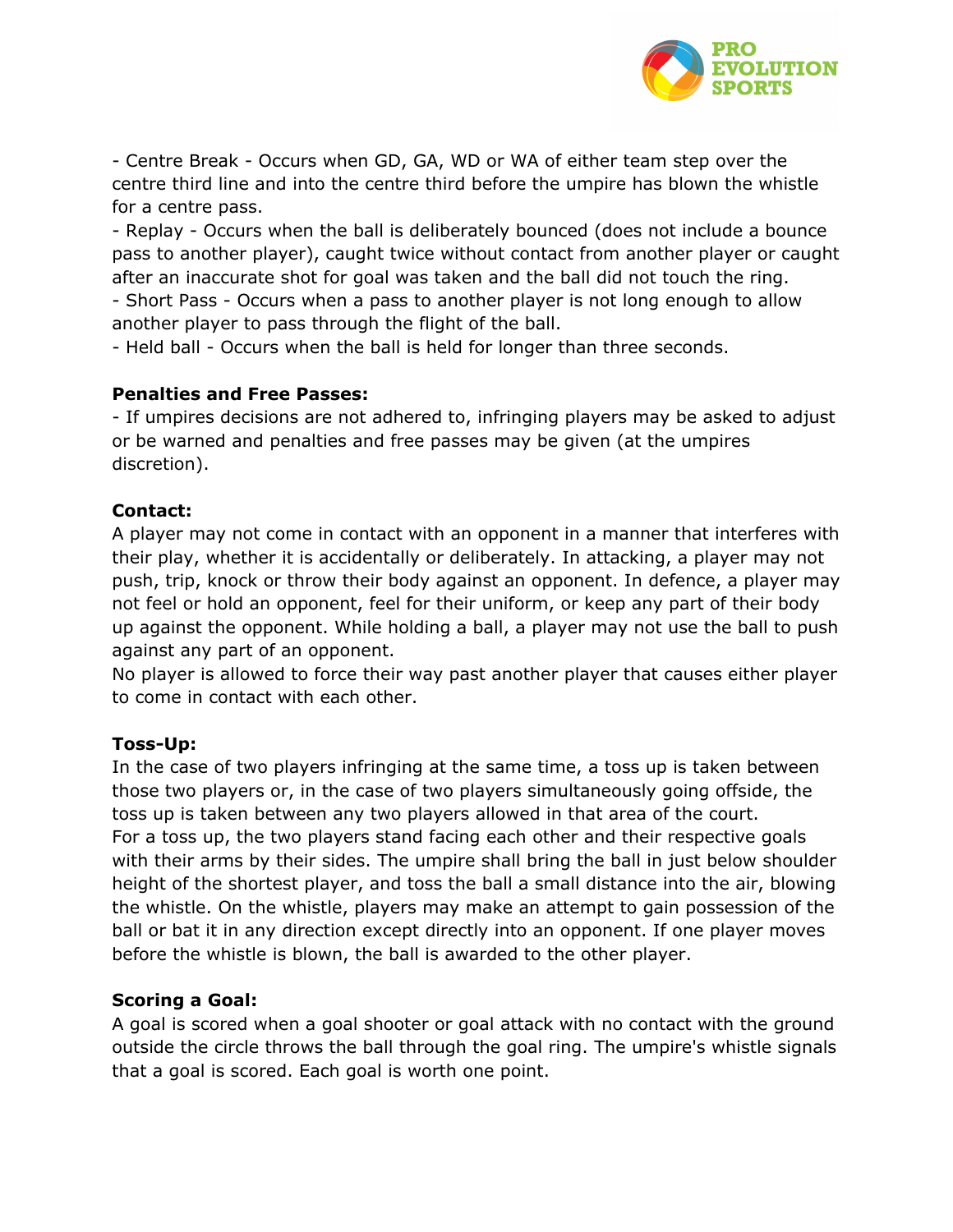

## **Substitutions:**

There is no limit to the number of substitutions, which can be made by a team. Substitutions may take place in between quarters, at half time or in place of injury. All substitutions must be reported to the umpire before play recommences. Substitutions cannot be made while the ball is in play.

# **Finals:**

All players participating in a finals match must have played at least 5 season fixtured games for their

respective team to be eligible. A weekly record of players is kept and a list provided for finalists, of

players eligible and ineligible leading up to the finals series. Teams cannot under any circumstance

borrow players from other teams for any finals matches.

# **Scoring/ Timer**

- This duty will fall to the umpire. The umpire is responsible for the timing on this scoreboard.

# **Suspensions and Ejections**

- Incidents of a dangerous or unsportsmanlike nature that are reported by the umpire or an opposing team will be taken seriously.

- All information regarding the incident will be taken into account and a decision on an appropriate resulting action will be made by the Centre Manager in consultation with senior members of staff.

- Actions may include being removed from the game or venue when the incident occurs, an official warning or a suspension of at least 1 game.

# **Umpires**

Umpires' decisions are FINAL. An umpire may penalise an offending player or team with whatever is considered appropriate under the rules of the game. E.g. For dangerous play or misconduct the umpire may warn the offending player or send them off the court for a specified time.

- 1. Advance the penalty / Official warning
- 2. (3) Centres
- 3. Till the end of the half / quarter
- 4. The game

The umpire also has the right to warn against harassment from the sidelines, whether

that is from players and/or spectators. The offending team may be penalised and/or players or spectators can be asked to leave the centre. The umpire is not obliged to